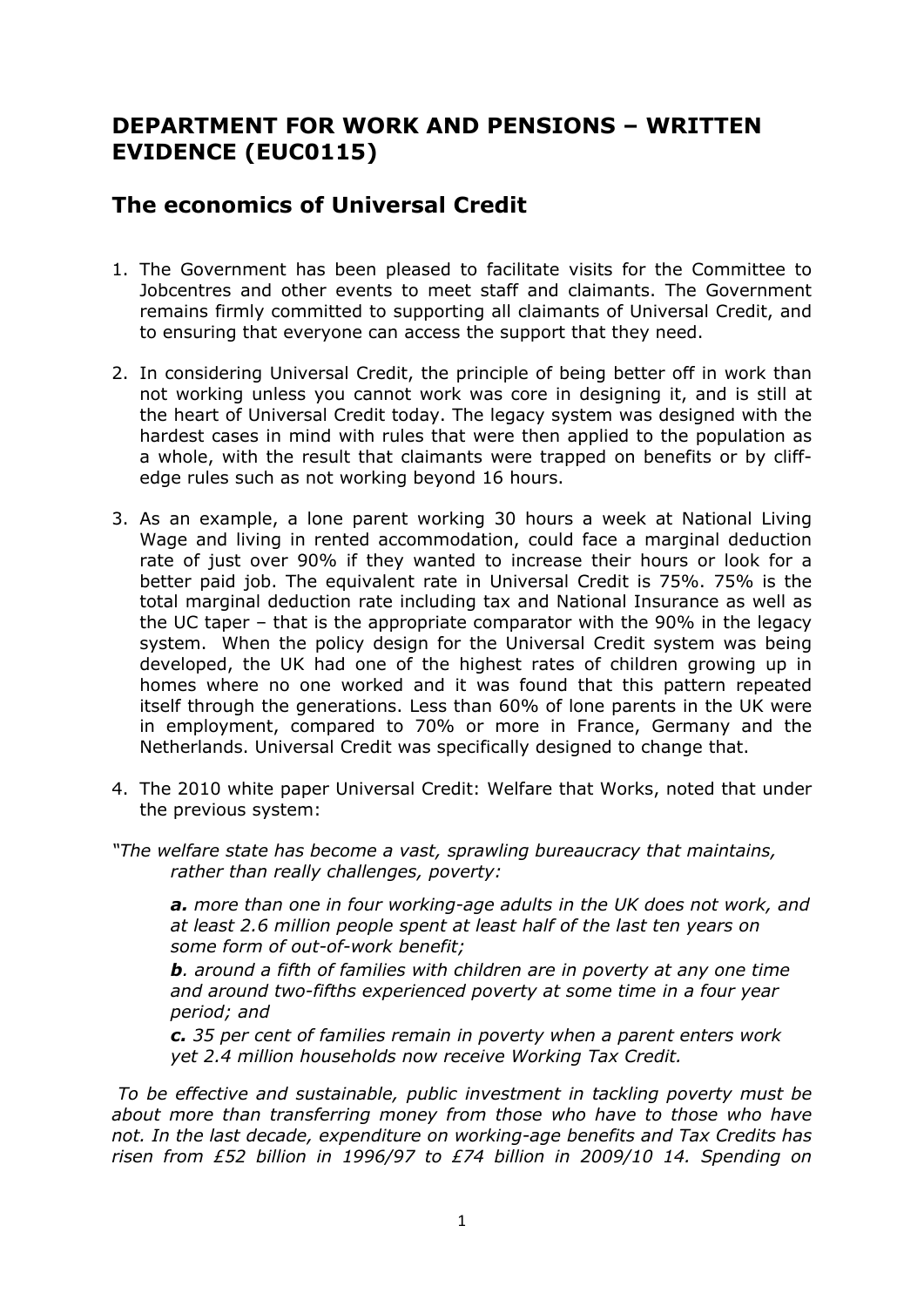*working-age Housing Benefit has increased by more than 25 per cent to £14.2 billion."*

- 5. To tackle this, the aim for Universal Credit is to prioritise the incentives of work in order to tackle poverty, and to provide underlying support for those who need it. Universal Credit is designed to be as simple as possible, straddling in and out of work cases, alleviating poverty, improving work incentives and increasing personal responsibility. The system is designed to replicate work to the furthest extent possible, in order to prepare people for employment. In Universal Credit, for example, payments are made monthly and include an element for housing costs, shifting responsibility to the claimant. Exceptions are included for those who might struggle with these aspects, like payment of rent direct to landlords or more frequent payment arrangements.
- 6. Creating a system like Universal Credit is a huge challenge and only possible if the rules are kept simple. A good example of this drive for simplicity is the length of the assessment period. In the economy as a whole, around 75% of people are paid monthly, a proportion that has been growing steadily over time as the economy shifts away from typical weekly or fortnightly paid jobs. A weekly assessment period would work for the minority of weekly-paid people, for anyone else such a system could result in significant fluctuations and overpayments. Anyone paid fortnightly, 4-weekly, or monthly could be paid Universal Credit for the weeks in which they did not receive their salary. For this and other reasons, (e.g. the HMRC real-time earnings feed, which is a monthly feed from employers) Universal Credit was designed around a monthly payment cycle. We accepted that the minority of claimants on nonmonthly cycles might face a bigger budgeting challenge than the majority, and we would therefore need to support them through our Jobcentres and delivery partners, including budgeting support.
- 7. There are therefore some aspects of the system which are fundamental to it and deliberately designed to achieve its original objectives. This includes the mechanism of monthly assessment periods and, of course, the initial assessment period at the beginning of a claim.
- 8. There are various mechanisms, though, for making incremental improvements, ranging from regularly reported issues from operational delivery through teams of Service Improvement Leads, through to prioritised larger-scale requests which are impacted and governed through the Universal Credit Programme Governance structures. A good example of where we have responded to concerns was encouraging claimants to take up an advance payment. Around 60% of new claimants ask for and receive an advance of their entitlement, effectively meaning that they receive their annual payment in 13 smaller payments over a year, instead of 12. The intent here was to respond to concerns that the journey needed to be smoother at the start of a claim for some, and this has been achieved for many.
- 9. One of the unique aspects of Universal Credit is the support that it provides for those in-work to grow their hours or earnings. One of the benefits of the current model and, again, a feature designed to deliver its original objectives is that its sensitivity to changes in earnings enables the system to react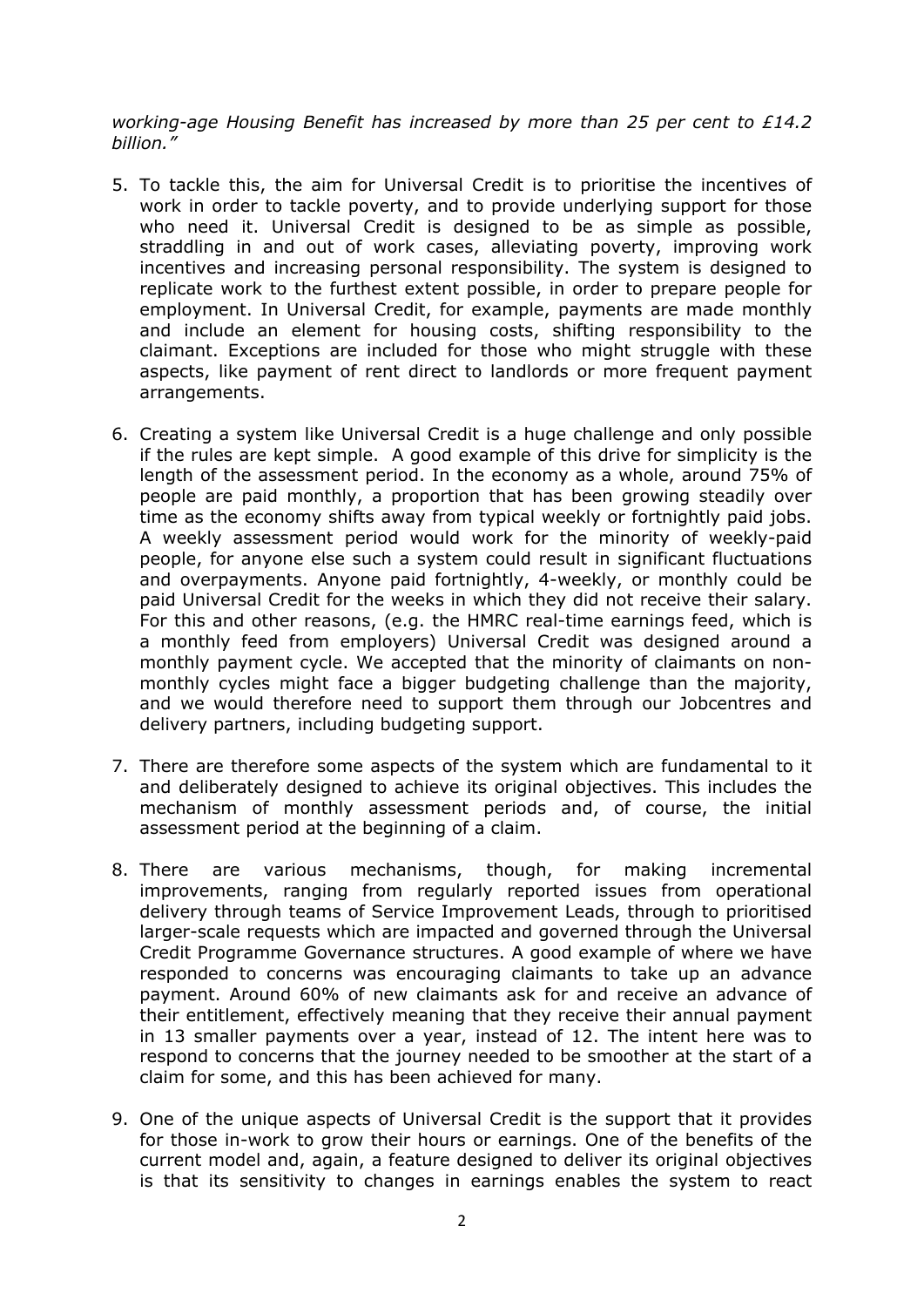dynamically to changes in the working status of its claimants to an extent that has never been possible in the legacy system. This is contrary to the Tax Credits scheme, in which income is assessed annually and as a result has to contain an "income change disregard", where earnings below a certain threshold level do not affect entitlement. As a result of this averaging being removed, Universal Credit will save £800million per year once fully rolled out, with a 10-year projection being a saving of £5.5 billion. Under previous systems, taking a low-paid job meant people running a large risk as Tax Credits are calculated and Housing Benefit adjusted over weeks and sometimes months. Many were simply not prepared to take that risk and remained trapped on benefits for many years as a result.

- 10.In terms of its applicability to the current labour market alongside its original objectives, the most recent labour market figures show that 130,000 more jobs in the UK are zero-hours contracts against the same time last year, and the rise of the gig economy has dominated discussions about the labour market for some time now. The indications are that this feature of the labour market will grow more prevalent and therefore the way that Universal Credit can automatically taper and adjust to earnings is designed for exactly that purpose. Under the previous system, benefit began to reduce after a very small amount of earnings at the rate of a pound of benefit for every pound earned. This was a huge disincentive to work legitimately for even a few hours because money earned over a small disregard would be lost through reduced benefits.
- 11.Many claimants are often already in debt prior to making their claim to Universal Credit. As all claims to Universal Credit outside of the Harrogate pilot are triggered by a "life event" leading to a change in circumstances – e.g. a job loss - it is likely that the claimant will already be experiencing financial difficulties. However, we also know that many claimants simply put off claiming, either because they simply do not want to claim benefits or are worried by what they have heard about Universal Credit. We want to encourage people to approach us for help as quickly as possible.
- 12.Therefore, another of the biggest current challenges to Universal Credit achieving its projected economic impact is the alleviation of unfounded fear in the system. Our evidence shows that claimants are delaying making a claim; are worried about Universal Credit as a result of stories on the internet and media, and are behaving accordingly. We are working to tackle those misperceptions in a range of ways.
- 13. We have consulted widely on various aspect of Universal Credit and have worked closely with stakeholders. Last year, the Department awarded Citizens Advice a grant of £39m to Citizens Advice to help vulnerable claimants who need support making their application to Universal Credit through the "Help to Claim" service. The Department will be evaluating the effectiveness of support to inform the future service. Last year, the Department also announced a £10m Universal Credit Transition Fund to encourage innovative approaches to supporting people in accessing the benefit system and preparing for work. The funding application process opened on 16 March 2020.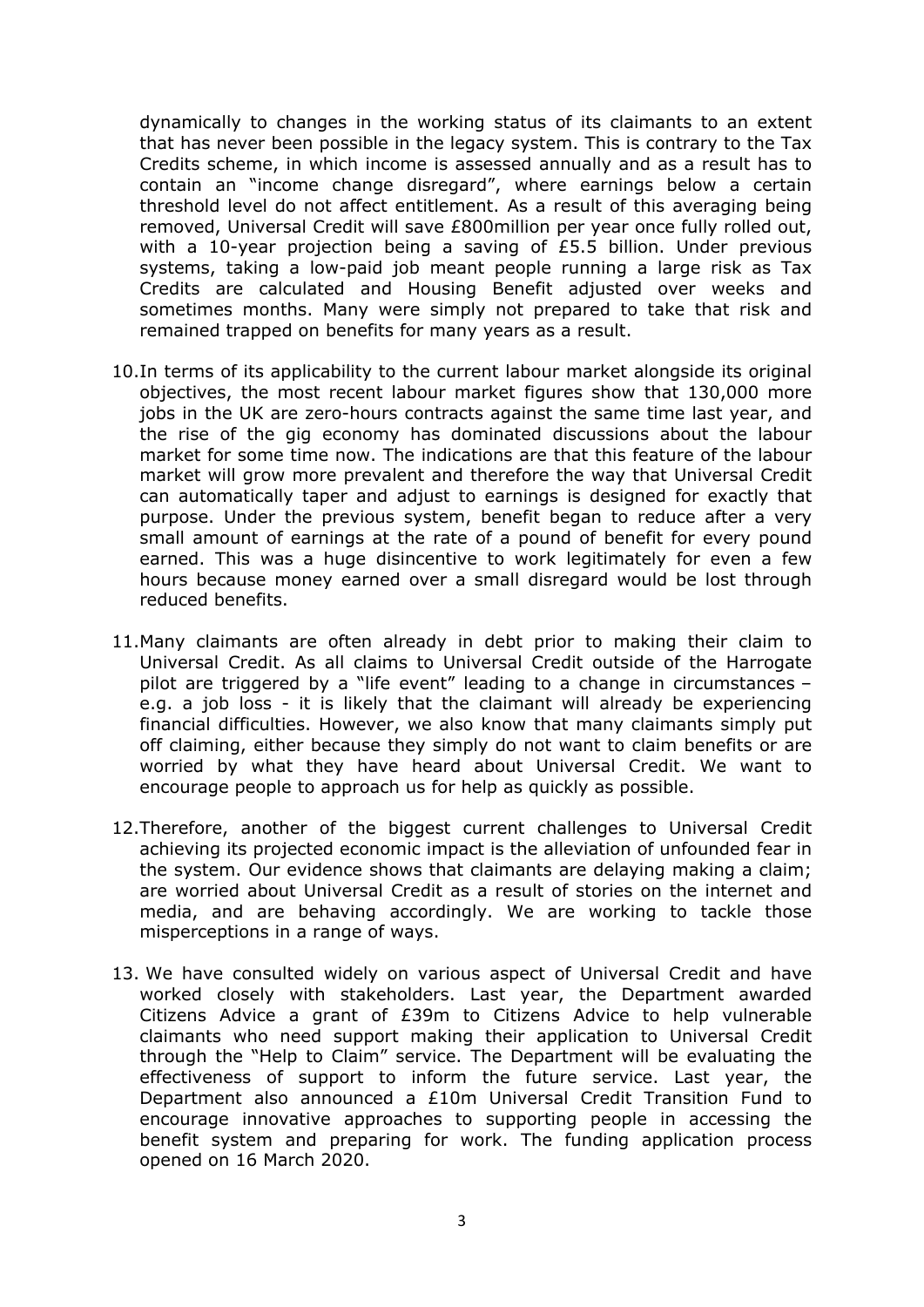- 14. The Universal Credit Full Business Case (June 2018)  $<sup>1</sup>$  set out the range of</sup> economic benefits expected from Universal Credit. By 2026/27 Universal Credit is expected to realise £34bn in net economic benefits and £8bn of benefits per annum in steady state. This is primarily from increased employment and redistributive benefits as Universal Credit is better targeted on the with lowest incomes The main business case outcomes for Universal Credit are:
	- **Delivering full employment** Universal Credit will deliver 200k additional entrants into the Labour Market once fully implemented;
	- **Reducing and preventing fraud, error** Universal Credit will save approximately £1.3 billion in fraud and error (excluding sensitivity to changes in earnings reductions in Tax Credits);
	- **Providing a safety net** Universal Credit will allow the Department to tailor our offer to those who need it most, with extra assistance for vulnerable / complex claimants, and those with disabilities;
	- **Increasing efficiency through automation** Universal Credit will achieve savings representing a 29% reduction to the cost of administering the current legacy system (on a like for like basis), a saving of some £0.3 billion.
- 15. Since the publication of the business case, the Government has announced a significant increase to work allowances, equivalent to £1,000 per year, worth around  $£1.7$ bn per year by 2023/24. This is designed to further support work incentives and reduce in-work poverty. Aa a consequence of this the OBR expect Universal Credit to be on average more generous for claimants by £1.6bn in 2023/24.
- 16.Under Universal Credit, all of our work coaches are now trained to offer tailored, customised support to claimants, relevant to their own circumstances, to respond to their own needs and their local circumstances, including the local labour market. Universal Credit work coaches have the freedom and flexibility to make compassionate and sound judgements, and the tools at their disposal to support them in that, for the first time. Our digital journey is critical in this respect: not only does the Universal Credit digital system give claimants access to their records, payment breakdowns, deductions and decisions around the clock, but they can advise Work Coaches of any issues they encounter or request additional advice or support through their online journal at any time. This is important for the transformation journey as we seek to automate and remove the transactional aspects of our interactions with our claimants and spend our time with them providing the best support for them to find work.
- 17.In terms of our scope and plan, Universal Credit is currently on budget and to date, the Universal Credit system has cost £1.3bn to build. Universal Credit delivery is not yet finished though: we are improving and embedding it constantly and will continue to do so until and after a steady state is reached and all claimants are moved across. There are considerable social policy goals that this system is specifically designed for. We find, though, that often the issues that claimants are unhappy with relate not to Universal Credit itself but to their personal circumstances or the level of benefit available to them.

<sup>1</sup> https://www.gov.uk/government/publications/universal-credit-programme-full-business-case-summary